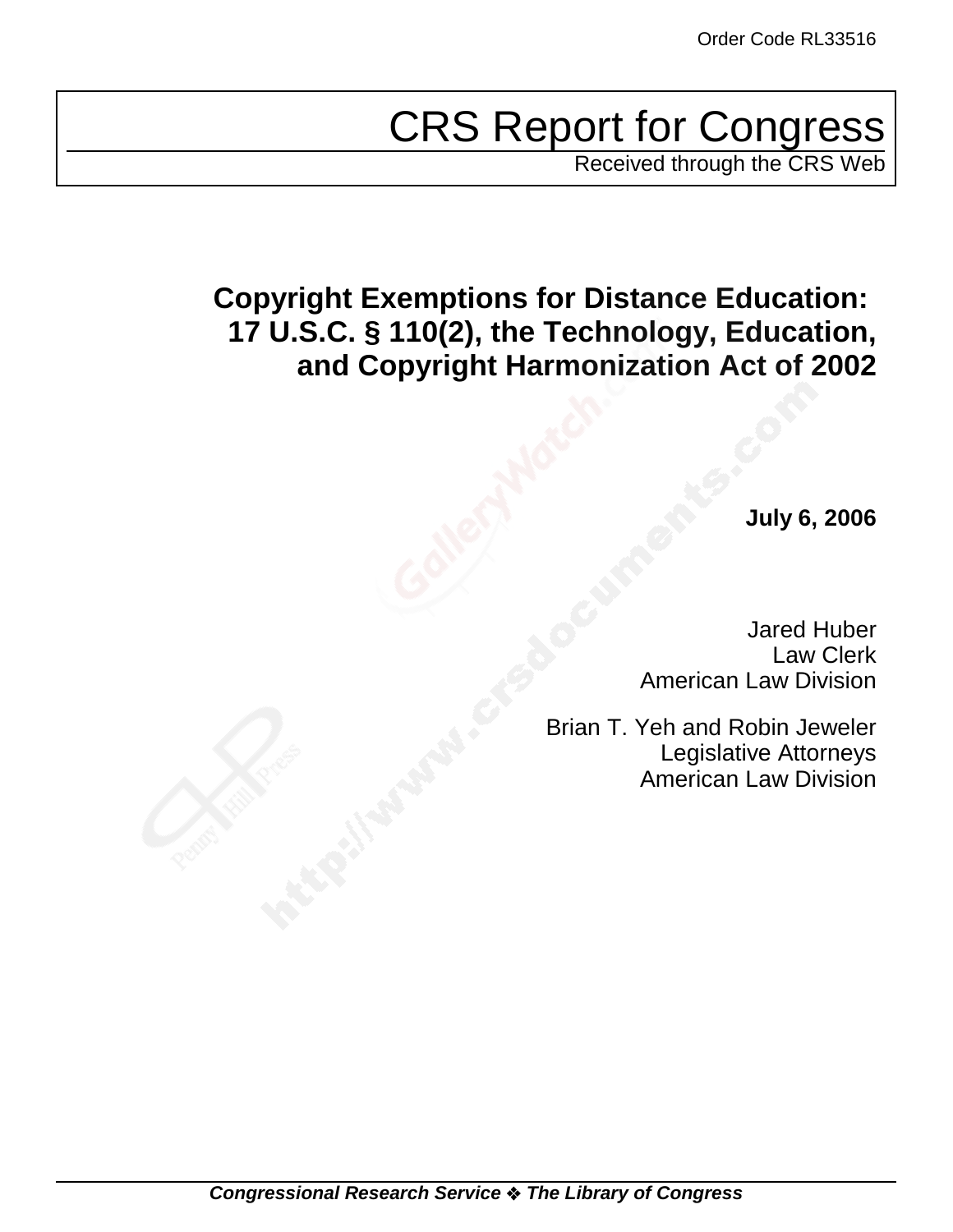## Copyright Exemptions for Distance Education: 17 U.S.C. § 110(2), the Technology, Education, and Copyright Harmonization Act of 2002

#### **Summary**

The Technology, Education, and Copyright Harmonization Act of 2002 (TEACH Act) updated 17 U.S.C.  $\S$  110(2), the first distance education exemption under copyright law, to permit accredited nonprofit institutions to transmit copyrighted works during distance education programs without having to obtain the prior permission of the copyright holder, under certain limited conditions and in accordance with specified statutory procedures. This report provides a summary and analysis of the provisions of the TEACH Act, including an explanation of the types of works exempted for distance education purposes, the conditions and limitations placed on the ability to use exempted works, the exemption eligibility requirements for distance educators and students, the limitations on copyright infringement liability of eligible claimants, and the mandatory procedural requirements that transmitting institutions must follow to safeguard copyrighted materials from infringement.

 In addition, the report examines the potential effect on the rights granted by the TEACH Act that may be posed by the proposed "broadcast flag," a content protection technology designed to limit copying, editing, retention, and other activities regarding the use of digitally broadcast television programs. Congressional interest in authorizing the use of the broadcast flag for digital television transmissions has raised the concern of librarians and educators over whether such technology may impede their ability to use digital television content for educational purposes, including distance education programs pursuant to the TEACH Act.

Legislation introduced in the  $109<sup>th</sup>$  Congress, S. 2686, the Communications, Consumer's Choice, and Broadband Deployment Act of 2006, includes a provision that would grant the Federal Communications Commission (FCC) the authority to adopt regulations giving television broadcasters the right to use the broadcast flag in their digital transmissions. At the same time, however, the bill directs the FCC to issue regulations that would expressly permit the use of broadcast-flagged digital television transmissions by government bodies and accredited nonprofit educational institutions for distance education purposes under the TEACH Act.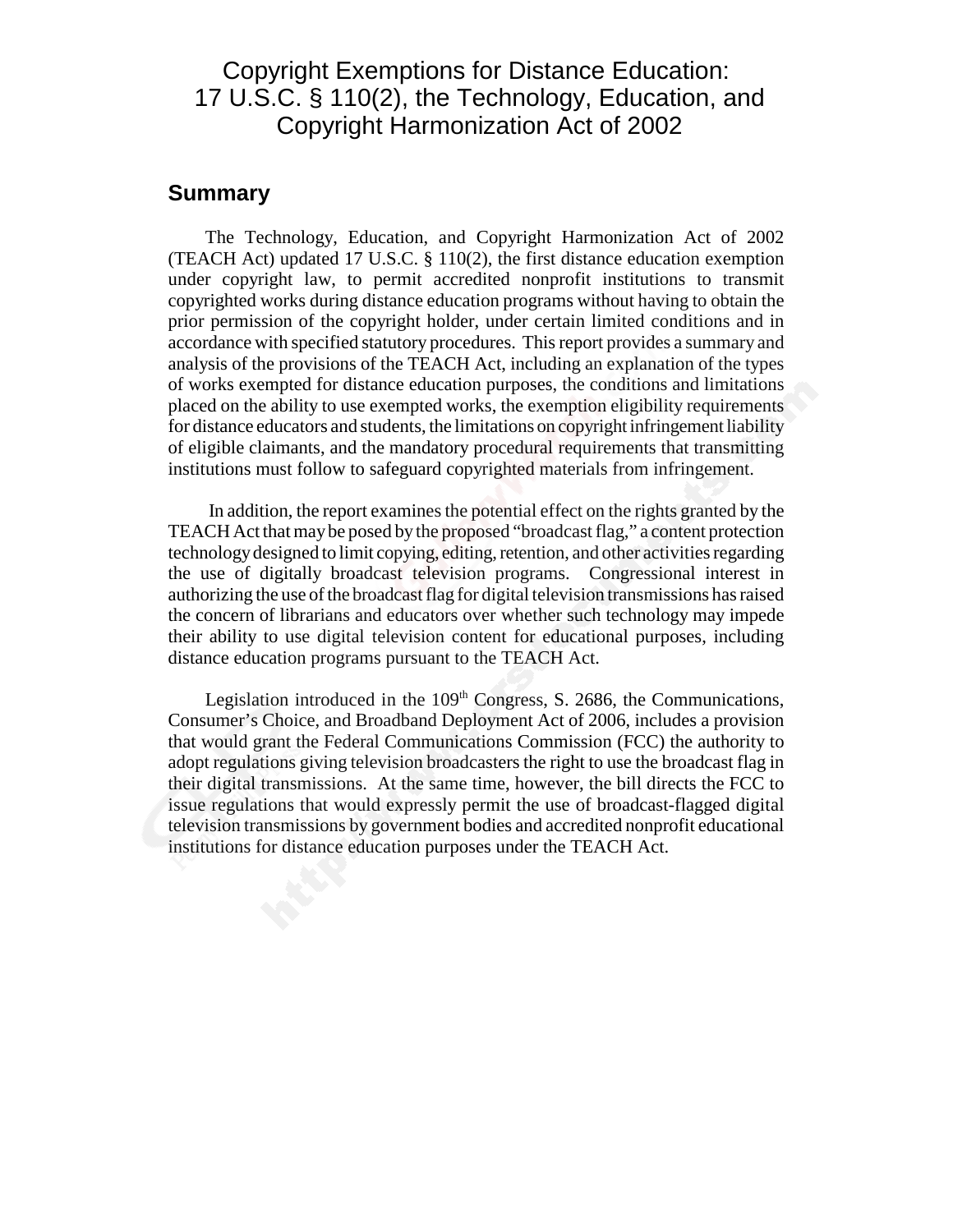### **Contents**

| The TEACH Act $\ldots \ldots \ldots \ldots \ldots \ldots \ldots \ldots \ldots \ldots \ldots \ldots \ldots$ |
|------------------------------------------------------------------------------------------------------------|
|                                                                                                            |
|                                                                                                            |
|                                                                                                            |
|                                                                                                            |
|                                                                                                            |
|                                                                                                            |
|                                                                                                            |
|                                                                                                            |
|                                                                                                            |
| S. 2686, the Communications, Consumer's Choice, and                                                        |
|                                                                                                            |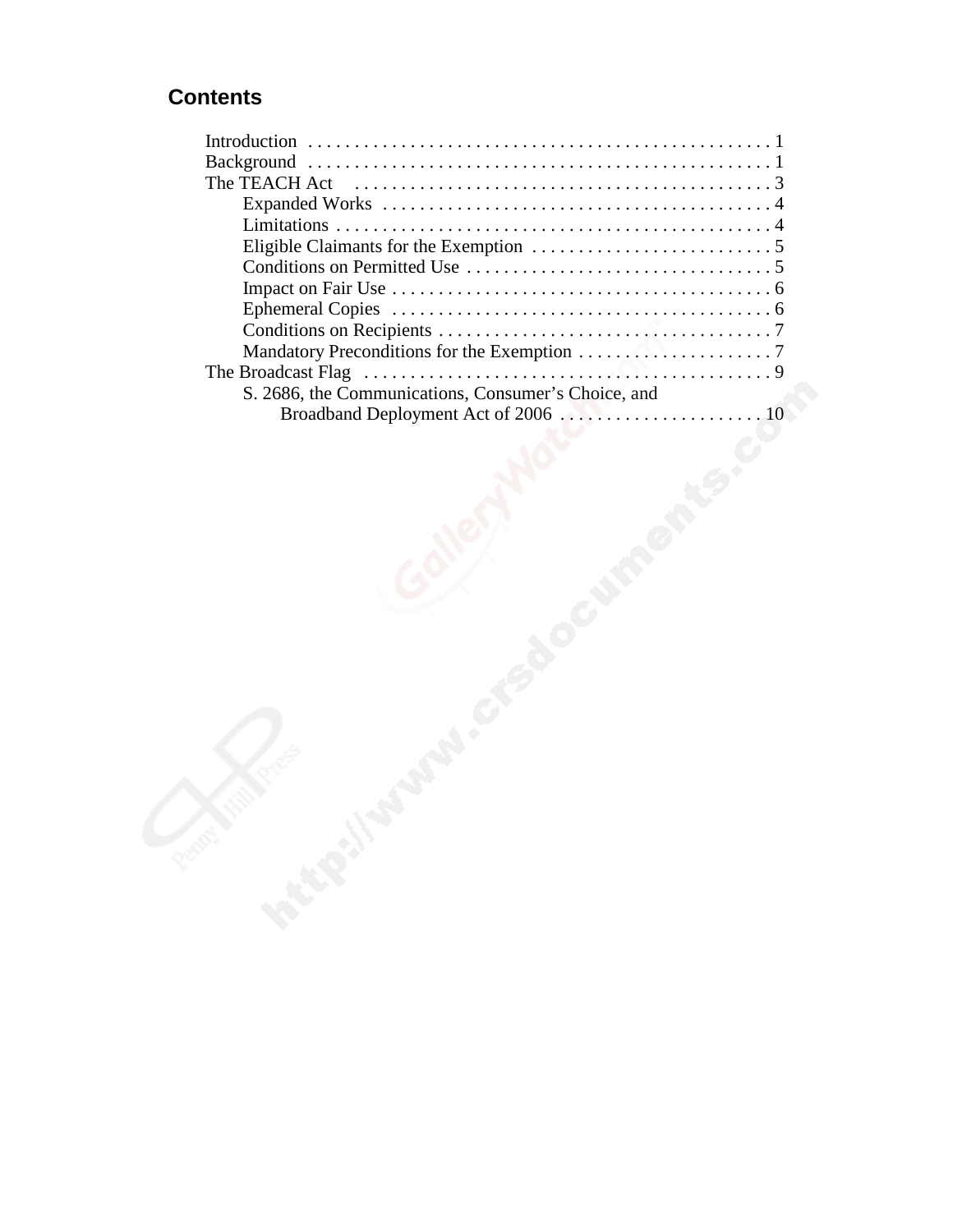# Copyright Exemptions for Distance Education: 17 U.S.C. § 110(2), the Technology, Education, and Copyright Harmonization Act of 2002

#### **Introduction**

In November 2002, as part of the comprehensive 21st Century Department of Justice Appropriations Authorization Act, President Bush signed the Technology, Education, and Copyright Harmonization Act (hereinafter TEACH Act, or the Act) into law.1 The TEACH Act amended 17 U.S.C. § 110(2), the first distance education exemption under copyright law, with an intricate update. The TEACH Act expands the reach of  $\S 110(2)$  to accommodate educational use of copyrighted works while preserving the limitations set forth in the Digital Millennium Copyright Act (DMCA) in order to minimize additional risks to copyright holders.<sup>2</sup> This report provides an analysis of the provisions of the TEACH Act, including an explanation of the types of works exempted for distance education purposes, the conditions and limitations placed on the ability to use exempted works, the exemption eligibility requirements for distance educators and students, the limitations on copyright infringement liability of eligible claimants, and the mandatory procedural requirements that transmitting institutions must follow to safeguard copyrighted materials from infringement. The report also examines the potential effect on the rights granted by the TEACH Act that may be posed by the proposed "broadcast flag," a content protection technology designed to limit copying, editing, retention, and other activities regarding the use of digitally broadcast television programs.

#### **Background**

The Copyright Act provides copyright holders with the exclusive right to control reproduction, distribution, public performance, and display of their copyrighted works.<sup>3</sup> Unauthorized use of copyrighted material constitutes an infringement of these rights, unless the use is permitted by a statutory exception. Although the "fair

<sup>1</sup> P.L. 107-273, § 13301 (Nov. 2, 2002).

 $2$  17 U.S.C. §§ 1201-1205. The DMCA added a new chapter 12 to the Copyright Act entitled "Copyright Protection and Management Systems." Subject to relatively narrow exceptions, this law makes it illegal to circumvent a technological copyright-control measure. For more information on the DMCA , see CRS Report RL31827, *"Digital Rights" and Fair Use in Copyright Law*, by Robin Jeweler.

<sup>&</sup>lt;sup>3</sup> 17 U.S.C. § 106.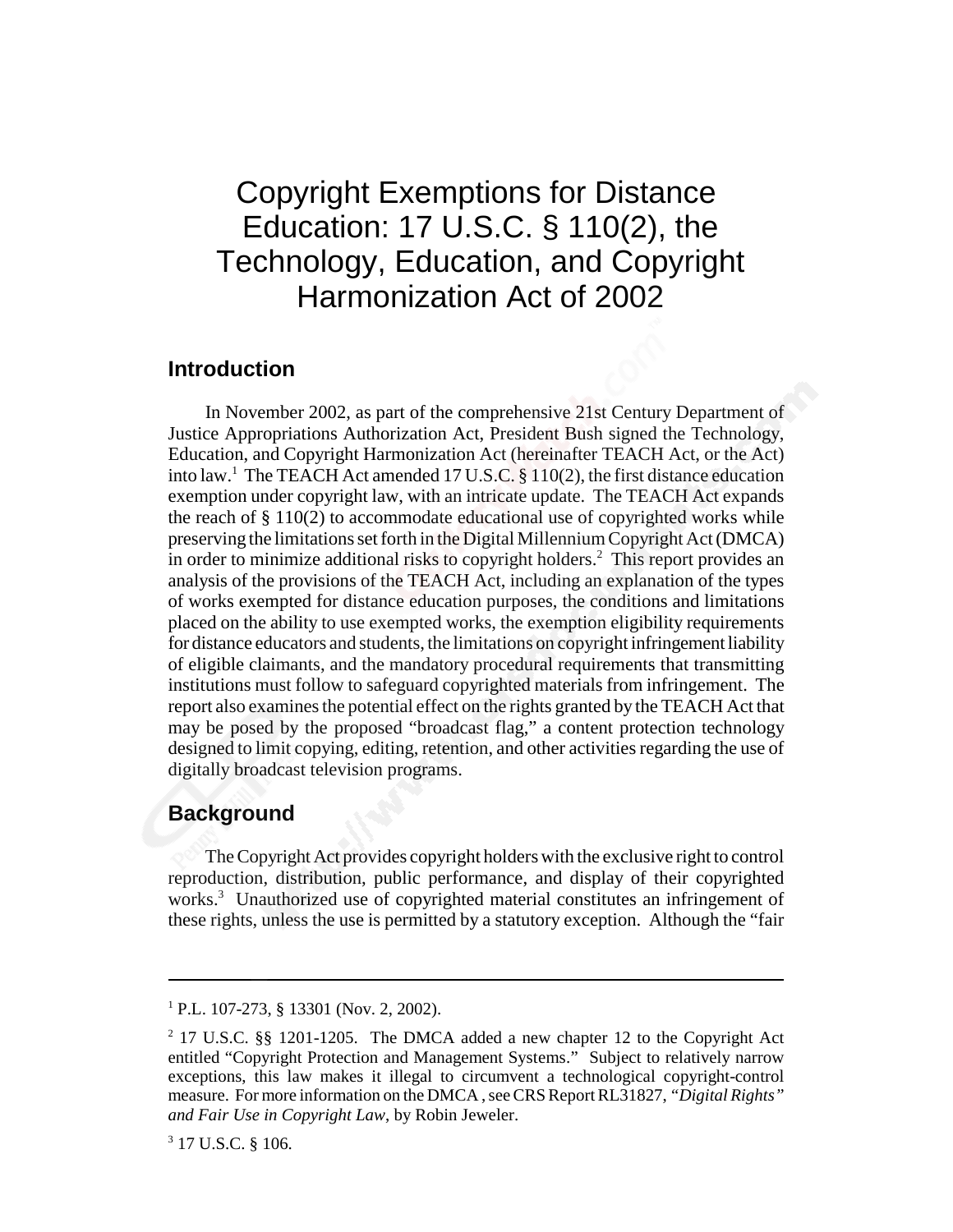use" defense may be the most widely known exception,<sup>4</sup> the Copyright Act provides other express statutory limitations on a copyright holder's exclusive rights. For example, libraries and archives are expressly permitted to make reproductions for specified archival or circulating purposes.<sup>5</sup> 17 U.S.C. § 110 provides additional limitations on a copyright holder's exclusive rights to perform<sup>6</sup> or display<sup>7</sup> a work.

17 U.S.C. § 110 is entitled "Limitations on exclusive rights: Exemption of certain performance and displays." A statutory exemption means that Congress has determined that certain copyrighted works may be used for a specific purpose without permission of a copyright holder. Among the exemptions encompassed in § 110 are those dealing with face-to-face classroom instructional activities and transmissions for instructional purposes in distance education. The first subsection,  $\S$  110(1), addresses the in-class use of

[a] performance or display of a work by an instructor or students in the course of face-to-face teaching activities of a nonprofit educational institution, or in a classroom or similar place devoted to instruction.8

In non-classroom based instruction, § 110(2) includes a provision for the transmission of materials in distance education uses. Early distance education programs were mail-based courses for self-study. With the advent of television, many courses were broadcast in closed-circuit formats. The technology behind the Internet now allows for real-time video and audio streaming for students to participate in educational exchanges.<sup>9</sup>

The basic exemption for distance education was originally enacted as part of the Copyright Act of 1976 to permit performances and displays of copyrighted works for distance education instruction without a need to obtain a license or rely on fair use. Prior to this exemption, the doctrine of "fair use" was relied on to use copyrighted material in the educational context. Although the Copyright Act expressly permits the fair use of a copyrighted work by the public for limited purposes such as criticism, teaching, comment, scholarship, or research, the reach of the doctrine is not

<sup>7</sup> Under 17 U.S.C. § 101, to "display" a work means "to show a copy of it, either directly or by means of a film, slide, television image, or any other device or process or, in the case of a motion picture or other audiovisual work, to show individual images nonsequentially."

8 17 U.S.C. § 110(1).

<sup>9</sup> See Robert Thornburg, "The Impact of Copyright Law on Distance Education Programs: How Fair Use and the CONFU Guidelines May Shape the Future of Academia," 27 S. ILL. U. L. J. 321, 324-331 (2003).

<sup>4</sup> 17 U.S.C. § 107.

<sup>5</sup> 17 U.S.C. § 108.

<sup>&</sup>lt;sup>6</sup> Under 17 U.S.C. § 101, to "perform" a work would be to "recite, render, play, dance, or act it, by means of any device or process or, in the case of a motion picture or other audiovisual work, to show its images in any sequence or to make the sounds accompanying it audible."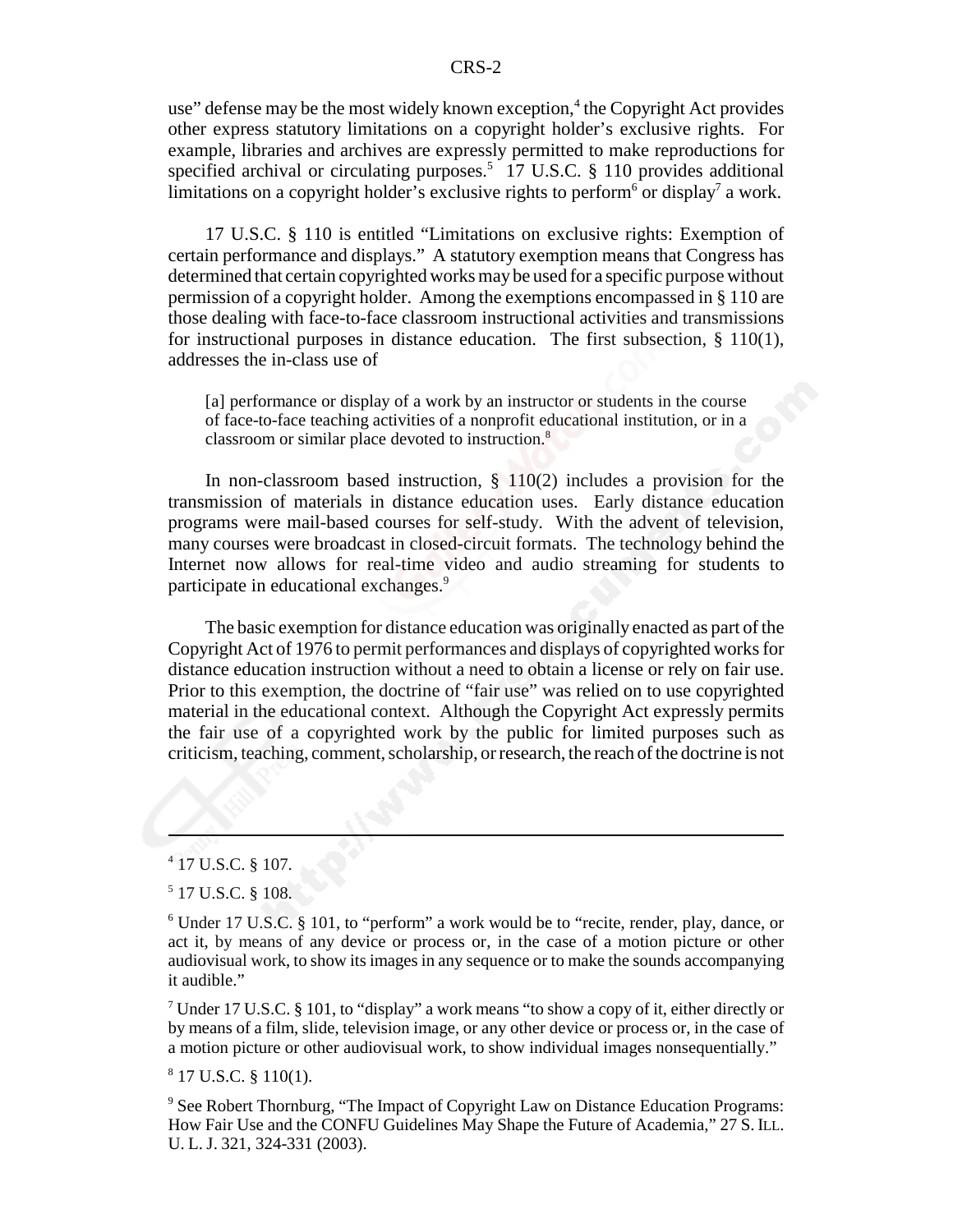always clear, because it is an "equitable rule of reason" that courts apply when determining whether an infringing use of a work is "fair" in any particular context.<sup>10</sup>

Upon passage of the DMCA in 1998, Congress directed the U.S. Copyright Office to study and recommend the promotion of distance education through digital technologies while balancing the rights of copyright owners and the interests of those using copyrighted material.<sup> $11$ </sup> The Copyright Office issued its report in 1999.<sup>12</sup> To facilitate distance education using digital media, the Office suggested, among other things, the following:

- elimination of a physical classroom requirement,
- ! clarification of the term "transmission" to cover digital transmissions,
- expansion of rights covered by the exemption to include those needed to accomplish network transmissions,
- expansion of categories of works exempted from the performance rights beyond current coverage of nondramatic literary and music works, and
- creation of new safeguards to counteract the risks imposed by digital transmissions.<sup>13</sup>

### **The TEACH Act**

Pursuant to the recommendations of the Copyright Office, Congress sought to enact legislation that would alter § 110(2) to include provisions specifically for distance education and digital transmissions. In March 2001, Senator Orrin Hatch introduced S. 487, the TEACH Act proposal, to

allow[ ] students and teachers to benefit from deployment in education of advanced digital transmission technologies like the Internet, while introducing safeguards to limit the additional risks to copyright owners that are inherent in exploiting works in a digital format.<sup>14</sup>

Passing the Senate in June 2001, S. 487 was incorporated into H.R. 2215, the 21st Century Department of Justice Appropriations Authorization Act. H.R. 2215 authorized funding for the Justice Department, modified its enforcement powers, and

 $11$  P.L. 105-304, § 403 (Oct. 28, 1998).

<sup>12</sup> U.S. COPYRIGHT OFFICE, REPORT ON COPYRIGHT AND DIGITAL DISTANCE EDUCATION (May 1999), available online at [http://www.copyright.gov/reports/de\_rprt.pdf].

13 S.Rept. 107-31, 107th Cong., 1st Sess. 5-6 (2001).

 $^{14}$  *Id.* at 3.

<sup>&</sup>lt;sup>10</sup> 17 U.S.C. § 107. In addition, a four-part test described in § 107 provides guidance to courts that must decide what constitutes fair use of a copyrighted work in a particular context. Factors to be considered are  $(1)$  the purpose and character of the use,  $(2)$  the nature of the copyrighted work, (3) the amount and substantiality of the portion used as it relates to the whole work, and (4) the effect of the use upon the potential market or value of the work. *Id.*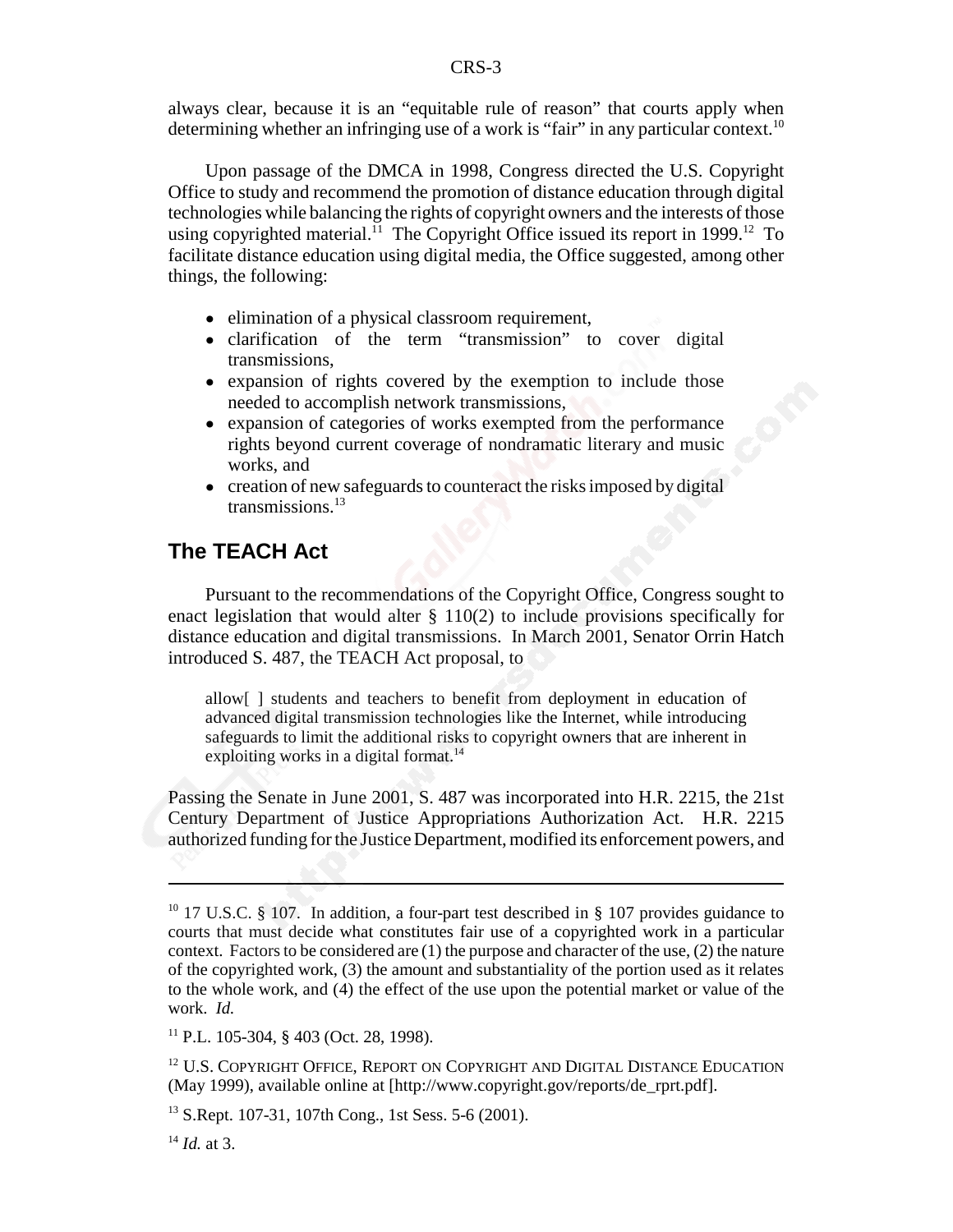amended other laws, including copyright law. After passing the House in July 2001, H.R. 2215 passed the Senate in October 2002 and was signed into law in November 2002.

As amended by the TEACH Act, § 110(2) now encompasses broadcasting of digital transmissions during synchronous and asynchronous distance education. Synchronous distance education programs are real-time performance programs where students and educators communicate via an electronic medium. Asynchronous distance education permits students to access materials at a time of their choosing, typically over the Internet.<sup>15</sup>

**Expanded Works.** Works permitted to be used for digital transmission during a distance educational broadcast now include —

- ! performances of nondramatic literary or musical work, excluding operas, music videos, and musicals, in their entirety;
- any other work, if only reasonable and limited portions of the performance are used; and
- displays of any work comparable to the use typical in face-to-face displays.<sup>16</sup>

Although what constitutes a "reasonable and limited portion" of a work is not defined in the statute, the legislative history of the Act suggests that determining what amount is permissible should take into account the nature of the market for that type of work and the instructional purposes of the performance.<sup>17</sup> For example, the exhibition of an entire film may possibly constitute a "reasonable and limited" demonstration if the film's entire viewing is exceedingly relevant toward achieving a educational goal; however, the likelihood of an entire film portrayal being "reasonable and limited" may be rare.<sup>18</sup>

**Limitations.** The TEACH Act places two primary exceptions on the types of material subject to the distance education exemption. First, materials that are produced or marketed, including textbooks and compilations, for the express purpose of distance education are excluded from the general exemption.<sup>19</sup> Thus, this exception seeks to preserve the general market for distance education materials as well as the incentives to create and distribute such material.

<sup>&</sup>lt;sup>15</sup> CRAIG JOYCE, ET AL., COPYRIGHT LAW  $\S$  906[A][2] (5th ed. 2000).

<sup>&</sup>lt;sup>16</sup> 17 U.S.C. § 110(2).

<sup>&</sup>lt;sup>17</sup> S.Rept. 107-31 at 7-8.

<sup>&</sup>lt;sup>18</sup> 2 MELVILLE B. NIMMER & DAVID NIMMER, NIMMER ON COPYRIGHT  $\S 8.15$ [C][2][a] (2006).

 $19$  17 U.S.C. § 110(2).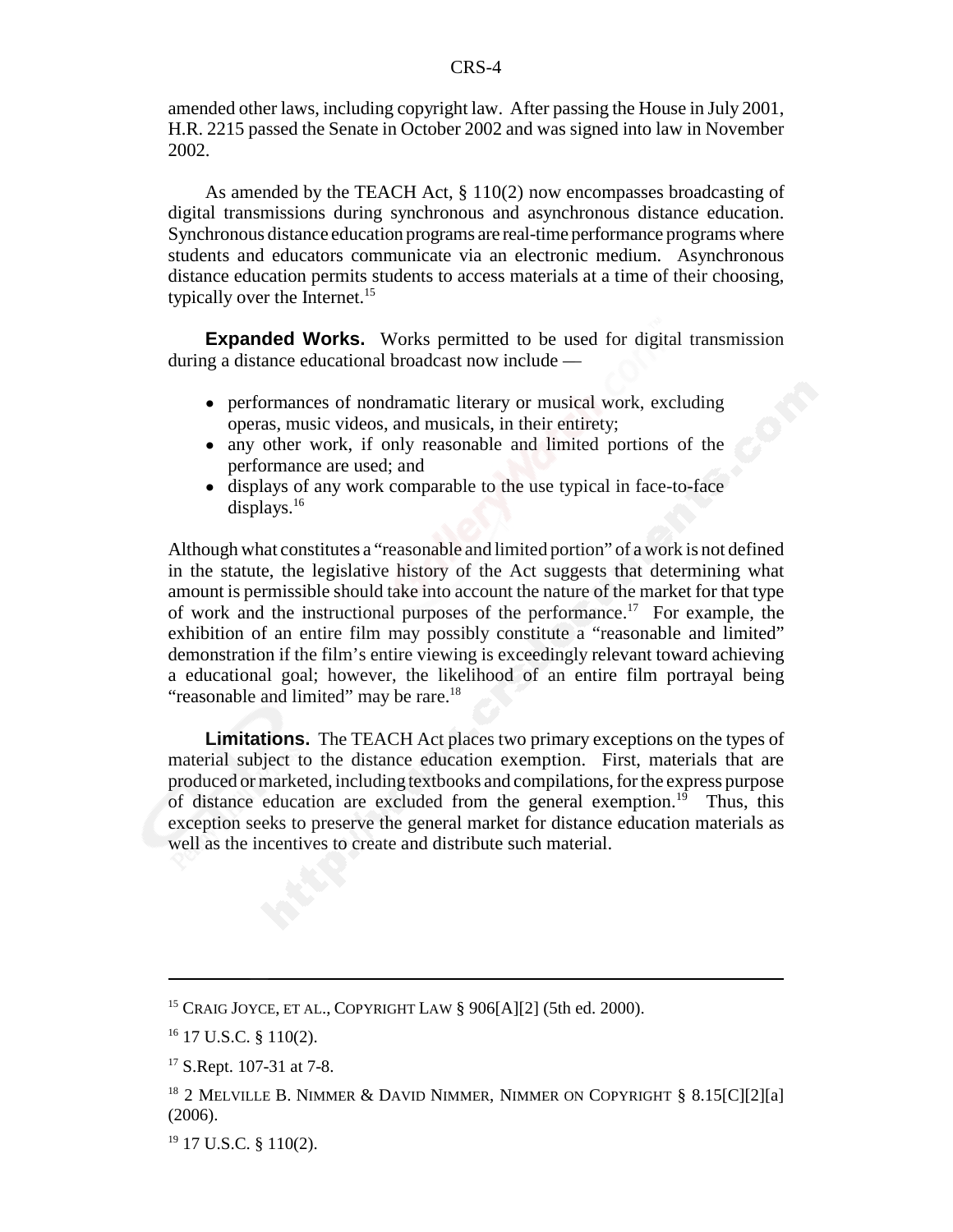The second exception provides that the exemption is inapplicable if the performance or display comes from a  $\text{copy}^{20}$  that is not lawfully made or acquired.<sup>21</sup> An inadvertent acquisition of an unlawful copy may not result in a disqualification from the exemption. However, actual knowledge or having a "reason to believe" that a copy is illegitimate may constitute an unlawful acquisition.<sup>22</sup>

**Eligible Claimants for the Exemption.** Only a governmental body or an accredited nonprofit educational institution can invoke the distance education exemption.<sup>23</sup> The Act defines "accreditation." State certification and licensing procedures accredit institutions of elementary or secondary education. Regional or national agencies, recognized by the Council on Higher Education Accreditation or the United States Department of Education, accredit postsecondary institutions with respect to an institution as a whole, not on course offerings alone.<sup>24</sup>

**Conditions on Permitted Use.** Section 110(2) further establishes conditions for a permitted use of a display or performance. First, the performance must be "directly related and of material assistance to the teaching content of the transmission."25 According to the Act's legislative history, the drafters intended relevance and materiality to connect the copyrighted work with the educational use.<sup>26</sup> If the work is used as entertainment or as unrelated background, then materiality of the work would be inadequate. $27$ 

Second, the performances must be "made by, at the direction of, or under the actual supervision of an instructor as an integral part of a class session."28 The legislative history indicates that either an instructor or a student may initiate the performance or display.29

"Actual supervision" in a distance learning context does not have the same meaning that may be ascribed to in-classroom-based instruction. The supervision requirement is flexible in distance education because asynchronous learning seldom occurs under an instructor's real-time supervision. The TEACH Act drafters sought

<sup>22</sup> *Id.*

<sup>24</sup> 17 U.S.C. § 110.

 $25$  17 U.S.C. § 110(2)(B).

 $20$  A copy is a material object that allows a work to be perceived, reproduced, or otherwise communicated directly or with the aid of a machine. 17 U.S.C. § 101.

 $21$  17 U.S.C. § 110(2).

<sup>23 17</sup> U.S.C. § 110(2)(A).

 $26$  S.Rept. 107-31 at 10-11.

<sup>27</sup> *Id.*

 $28$  17 U.S.C. § 110(2)(A).

 $29$  S.Rept. 107-31 at 9.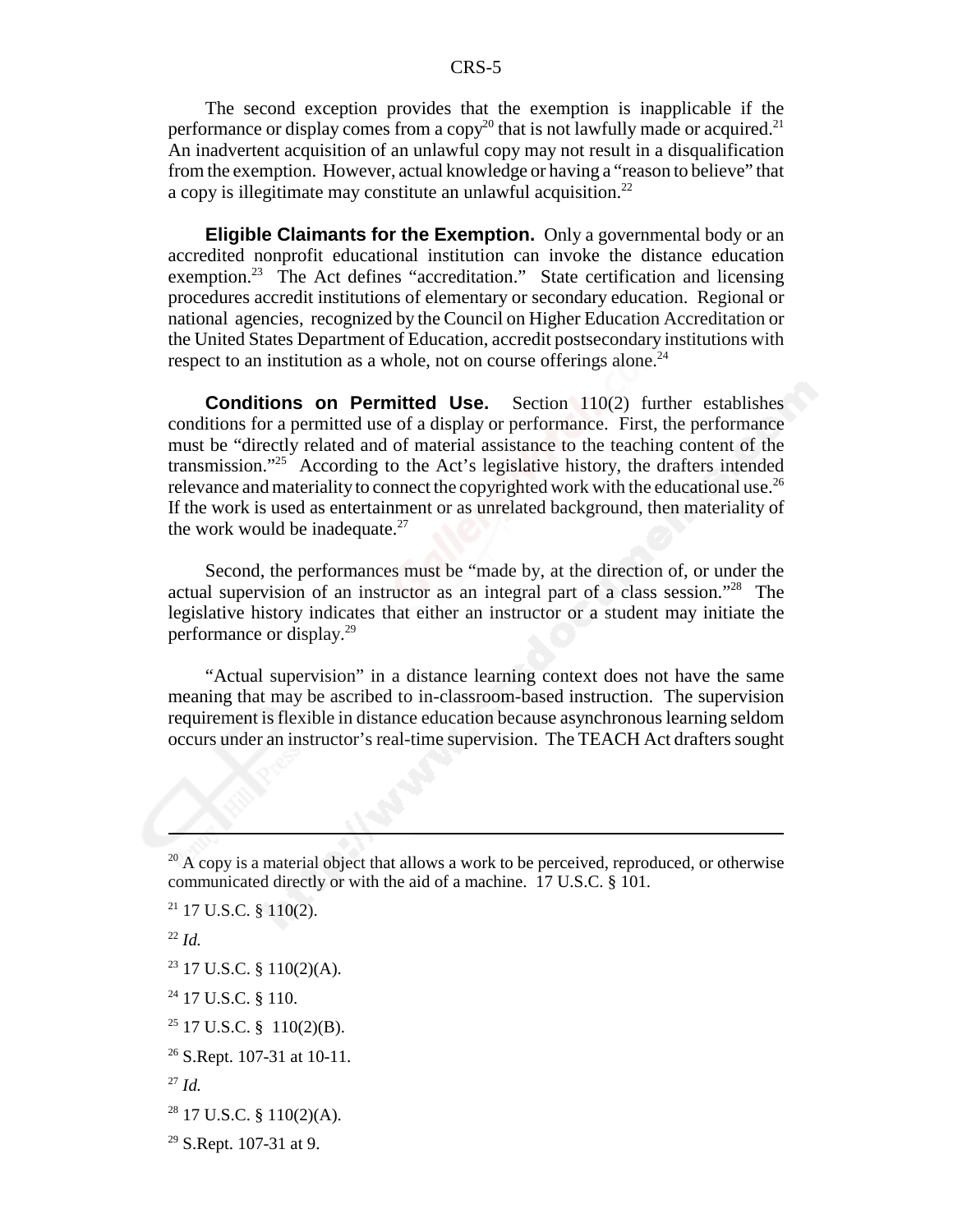not to limit asynchronous learning and therefore do not require "actual supervision" in these environments.30

Further, the performance must be "offered as a regular part of the systematic mediated instructional activities" of qualifying entities.<sup> $31$ </sup> The TEACH Act defines these activities to consist of integral parts of the class experience, controlled by the instructor, that are similar to the type of performance that would take place in a live classroom setting.32 The Act adjusts its restrictions accordingly. Materials excluded from the "mediated instructional activities" context are "textbooks, course packs, or other material in any media" typically purchased or owned by students for their own  $use.<sup>33</sup>$ 

**Impact on Fair Use.** The determination of a legitimate fair use of a copyrighted work is generally both fact- and case-specific. The Copyright Office and the Senate Judiciary Committee, however, are quite explicit in expressing the view that nothing in the amended exemption for distance education should be construed as altering the scope and applicability of fair use:

Fair use is a critical part of the distance education landscape. Not only instructional performances and displays, but also other educational materials or student downloading of course materials, will continue to be subject to the fair use doctrine. Fair use [applies] as well to instructional transmissions not covered by the changes to section 110(2) ... above. Thus for example, the performance of more than a limited portion of a dramatic work in a distance education program might qualify as fair use in appropriate circumstances.34

**Ephemeral Copies.** In addition to 17 U.S.C. § 110, the TEACH Act amends 17 U.S.C. § 112, entitled "Limitations on exclusive rights: Ephemeral recordings." An ephemeral recording is a copy of a work made for the purposes of later transmission by a broadcasting organization entitled to transmit the work. It adds a new subsection (f) to permit an educational institution transmitting an authorized performance or display under § 110(2) to load copies or phonorecords of the performance or display on its servers for transmission at the request of students. The provision intends to facilitate asynchronous education.

However, the allowance for ephemeral copies does not authorize the wholesale conversion of print or other analog versions of works into digital formats. A permitted conversion in this circumstance will be limited to the amount of the work authorized under § 110(2) and, according to the Senate Judiciary Committee, only

<sup>34</sup> S.Rept. 107-31 at 15, *citing* the REPORT ON COPYRIGHT AND DIGITAL AND DISTANCE EDUCATION, *supra* note 12, at 161-62 (footnote omitted).

<sup>30</sup> *Id.*

 $31$  17 U.S.C. § 110(2)(A).

<sup>32 17</sup> U.S.C. § 110.

<sup>&</sup>lt;sup>33</sup> *Id*. However, because they are excepted from the § 110(2) exception, materials produced or marketed primarily for the express purpose of distance education are necessarily excluded from consideration under "mediated instructional activities."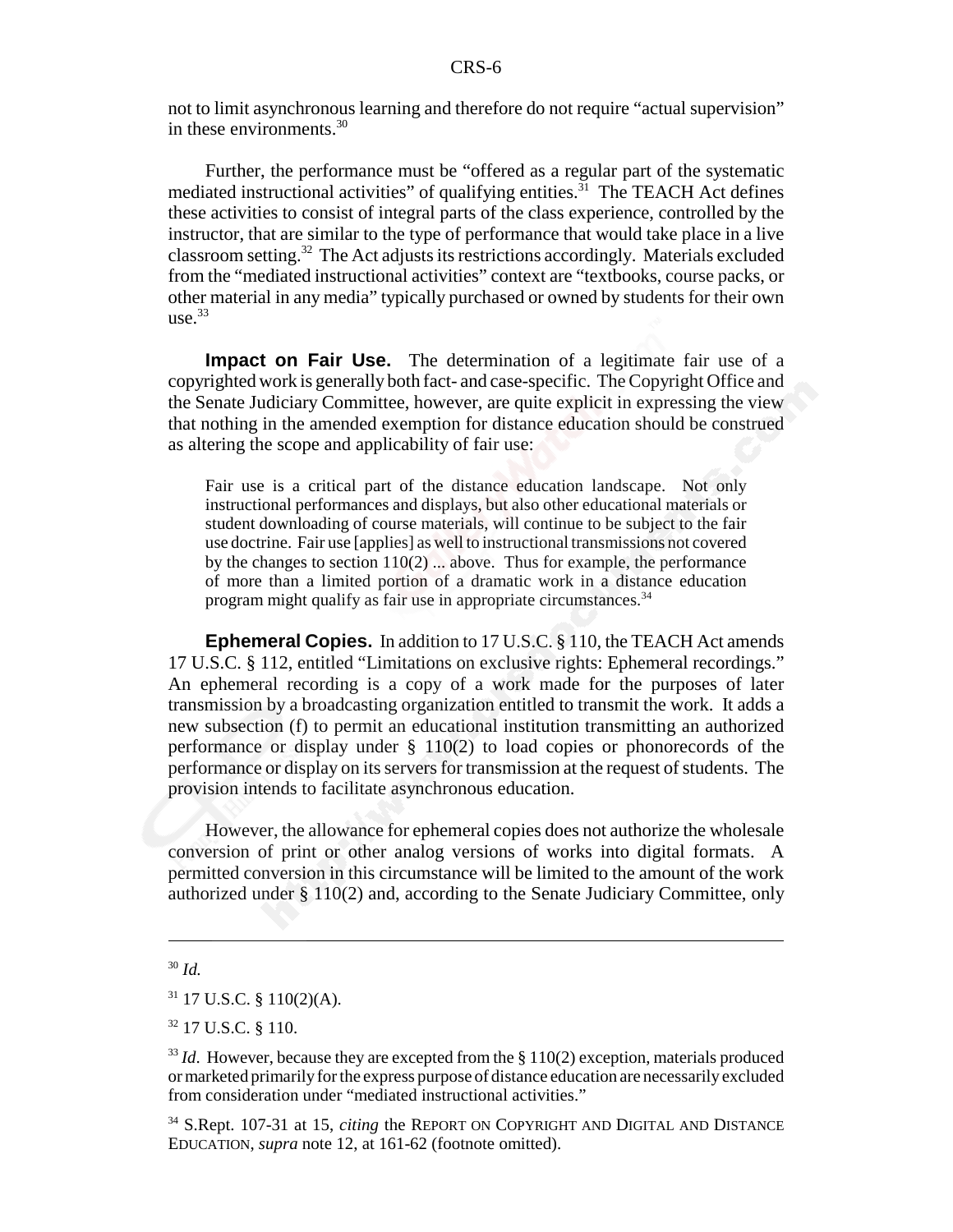if no digital version of the work is available, or the available digital version is encrypted.<sup>35</sup>

**Conditions on Recipients.** The TEACH Act restricts the type of recipients to which a display or performance can be presented. For schools, permissible recipients are officially enrolled students.36 In government, permissible recipients are officers or employees who receive the transmissions in the scope of their duties.<sup>37</sup>

Transmissions must also be made solely for and, to the extent "technologically feasible," limited to permitted recipients.<sup>38</sup> The TEACH Act drafters attempted to clarify that sole, technological feasibility does not include

[an] impos[ition of] a general requirement of network security. Rather, it is intended to require only that the students or employees authorized to be recipients of the transmission should be identified, and the transmission should be technologically limited to such identified authorized recipients through systems such as password access or other similar measures.<sup>39</sup>

**Mandatory Preconditions for the Exemption.** Section 110(2)(D) establishes requirements that the transmitting institution must follow to guard against copyright infringement of the works used under the distance learning exemption. The inclusion of such safeguards was deemed necessary, according to the Act's drafters, because digital content may be more easily copied and distributed than material transmitted through analog broadcasts.40

The TEACH Act directs the transmitting institution to institute "policies regarding copyright."41 These policies may provide informational materials, requests for compliance, and notice to students that materials in use may be subject to copyright protection. As the legislative history suggests, the TEACH Act drafters intend these policies to promote guidance and compliance rather than to be used as a threat of punishment for failing to respect copyright rights.<sup>42</sup>

If the institution uses digital transmissions in distance learning, it must apply "technological measures"43 that reasonably prevent retention of the work in

- $38$  17 U.S.C. § 110(2)(C).
- 39 S.Rept. 107-31 at 11.

40 H.R. Rept. 107-687, 107th Cong., 2d Sess., at 11 (2002).

41 17 U.S.C. § 110(2)(D)(i).

42 S.Rept. 107-31 at 11.

<sup>35</sup> S.Rept. 107-31 at 14.

<sup>36 17</sup> U.S.C. § 110(2)(C)(i).

<sup>37 17</sup> U.S.C. § 110(2)(C)(ii).

 $43$  17 U.S.C. § 110(2)(D)(ii)(I). While the TEACH Act remains silent on what constitutes a technological measure, a Copyright Office report suggested that although unauthorized downstream copying technologies were being developed, they were not yet in widespread (continued...)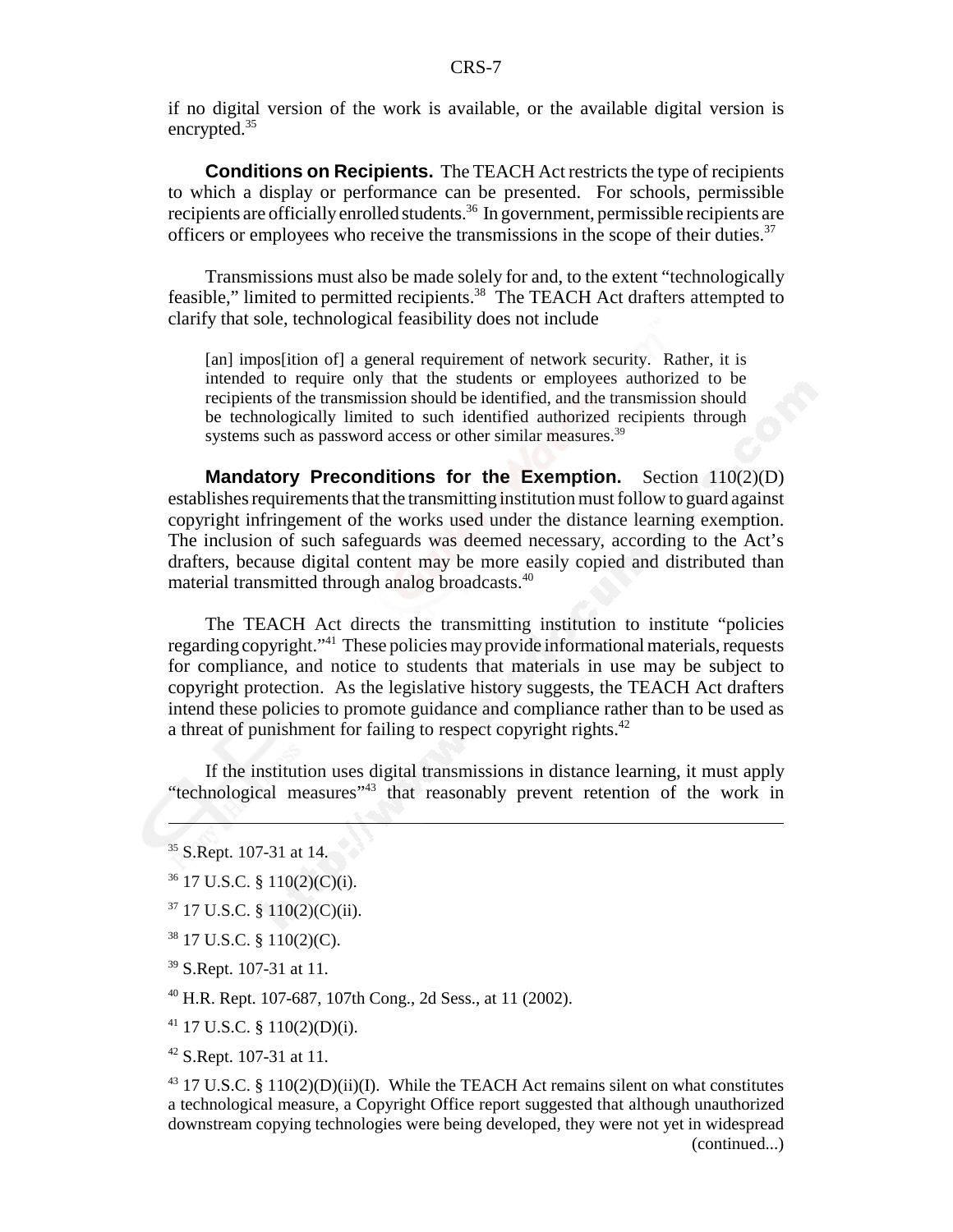accessible form for longer than the class session,<sup>44</sup> and prevent unauthorized further dissemination of the work to others.<sup>45</sup> Although institutions must ensure that these two concerns are addressed, they have discretion over the manner of implementation.

The reference to retention "longer than a class session" relates back to earlier portions of the statute where exemptions for performances are given "as an integral part of the class session."<sup>46</sup> The legislative history suggests a "class session" in asynchronous distance education to mean a period during which a student is logged on to the server of the institution making the display or performance, and is likely to vary with the needs of the student and with the design of the particular course.<sup>47</sup> In an attempt to clarify, the Senate Judiciary Committee suggested that this "class session" should resemble an actual face-to-face mediated class session for the purposes of asynchronous distance education, not a particular time of duration.<sup>48</sup> The legislative history also suggests that the performance or display should not remain in the possession of the distance education recipient for longer than uses in a particular class session.

The reference to "accessible form" qualifies technological protection measures. According to the drafters of the Act, educators could take measures to encrypt the digital transmission containing the work and limit access to the digital work using a password; such measures may constitute sufficient protection against excessive retention.<sup>49</sup>

What are the obligations imposed here? The House Report, though not the Senate Report, extends the possibility that there is no duty to guarantee that retention and further dissemination of the transmitted material will not occur. Instead, the obligation of reasonable prevention posits an objective "reasonableness" standard regarding the ability of technological protection measures to prevent further retention and dissemination.50 Examples of current protection measures that might suffice are inhibitors that prevent the copying of streamed material and digital rights management systems that limit access and use of downloaded materials.<sup>51</sup> In

 $43$  (...continued)

 $44$  17 U.S.C. § 110(2)(D)(ii)(I)(aa).

 $45$  17 U.S.C. § 110(2)(D)(ii)(I)(bb).

 $46$  17 U.S.C. § 110(2)(A).

<sup>48</sup> *Id.*

use. *Promoting Technology in Education: Turbo-Charging the Buses on the Information Highway; Hearing on S. 487 Before the Senate Comm. on the Judiciary*, 107th Cong., 1st Sess. (2001), at 58.

<sup>47</sup> S.Rept. 107-31 at 12.

<sup>49</sup> *Id.*

<sup>50</sup> H.R. Rept. 107-687 at 107th Cong., 2d Sess. 13 (2002).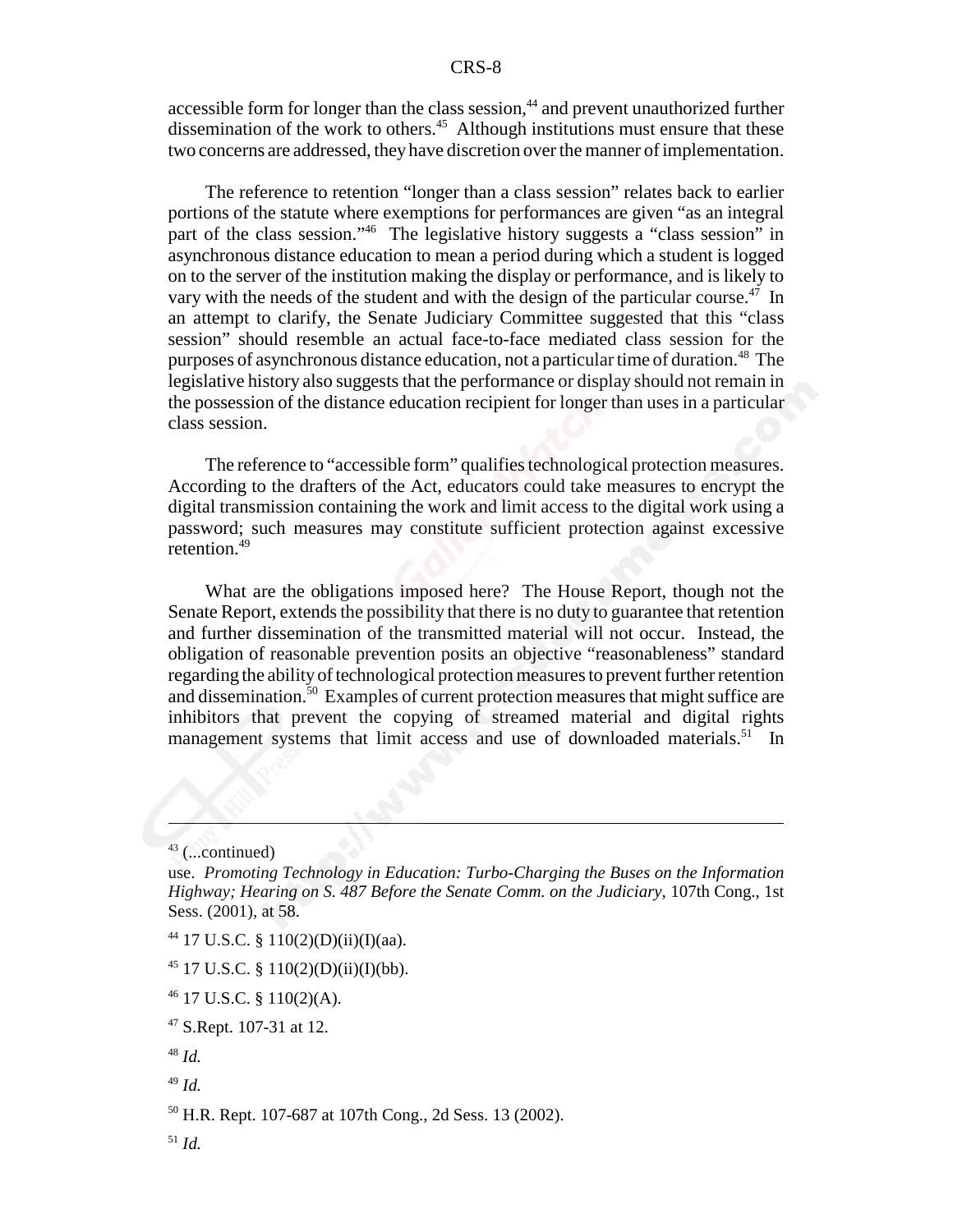addition, the drafters do not suggest that these measures are exclusive; rather, further developments may constitute protection measures for purposes of this Act.<sup>52</sup>

Under the § 110(2) exemptions, a transmitting body may not "engage in conduct that could reasonably be expected to interfere with technological measures used by copyright owners to prevent such retention or unauthorized further dissemination."53 According to the House Report, the "conduct" to which this provision refers is limited to action taken under the TEACH Act, not to the broader activities of the transmitting body that do not relate to distance education.<sup>54</sup> This requirement also appears to act only as a condition for eligibility and does not shield conduct that may be subject to sanctions under other sections of the Copyright Act.<sup>55</sup> Those failing to comport with these requirements simply forfeit the ability to invoke the  $\S$  110(2) exemption against charges of copyright infringement.

#### **The Broadcast Flag**

Digital television (DTV) is a new service representing a significant development in television transmission technology. DTV can provide sharper pictures, a wider screen, CD-quality sound, better color rendition, multiple video programming, and a single program of high definition television  $(HDTV)$ <sup>56</sup>

Developing a protocol for transmitting and receiving digital television in a way that accommodates competing interests of content providers (e.g., movie studios and television networks) and consumers has proved challenging. Digital content can be easily duplicated and distributed, especially with the aid of the Internet. Unlike other types of content, duplication of digital information does not degrade the original. For example, the quality of a program recorded on an analog VHS tape degrades after successive copies, but content delivered through a DVD may be copied almost infinitely with little to no effect on display and sound quality. It is due to the ease and inexhaustible potential of copying digital media, coupled with the proliferation of peer-to-peer file-sharing services,<sup>57</sup> that content owners approach new DTV technology with some trepidation.

The broadcast flag was created as a possible solution to prevent users from unlawfully manipulating or pirating DTV content. The "flag," an encrypted tag signal, is buried into a digital transmission. The flag is adaptable: it can create time

<sup>52</sup> *Id.*

 $53$  17 U.S.C. § 110(2)(D)(ii)(II).

54 H.R. Rept. 107-687 at 12.

<sup>55</sup> *Id.*

56 For more information on digital television, see CRS Report RL31260, *Digital Television: An Overview*, by Lennard G. Kruger, and CRS Report RS22217, *The Digital TV Transition: A Brief Overview*, by Lennard G. Kruger and Linda K. Moore.

<sup>57</sup> For more information concerning peer-to-peer file sharing, see CRS Report RL31998, *File-Sharing Software and Copyright Infringement: Metro-Goldwyn-Mayer Studios, Inc. v. Grokster, Ltd.*, by Brian T. Yeh and Robin Jeweler.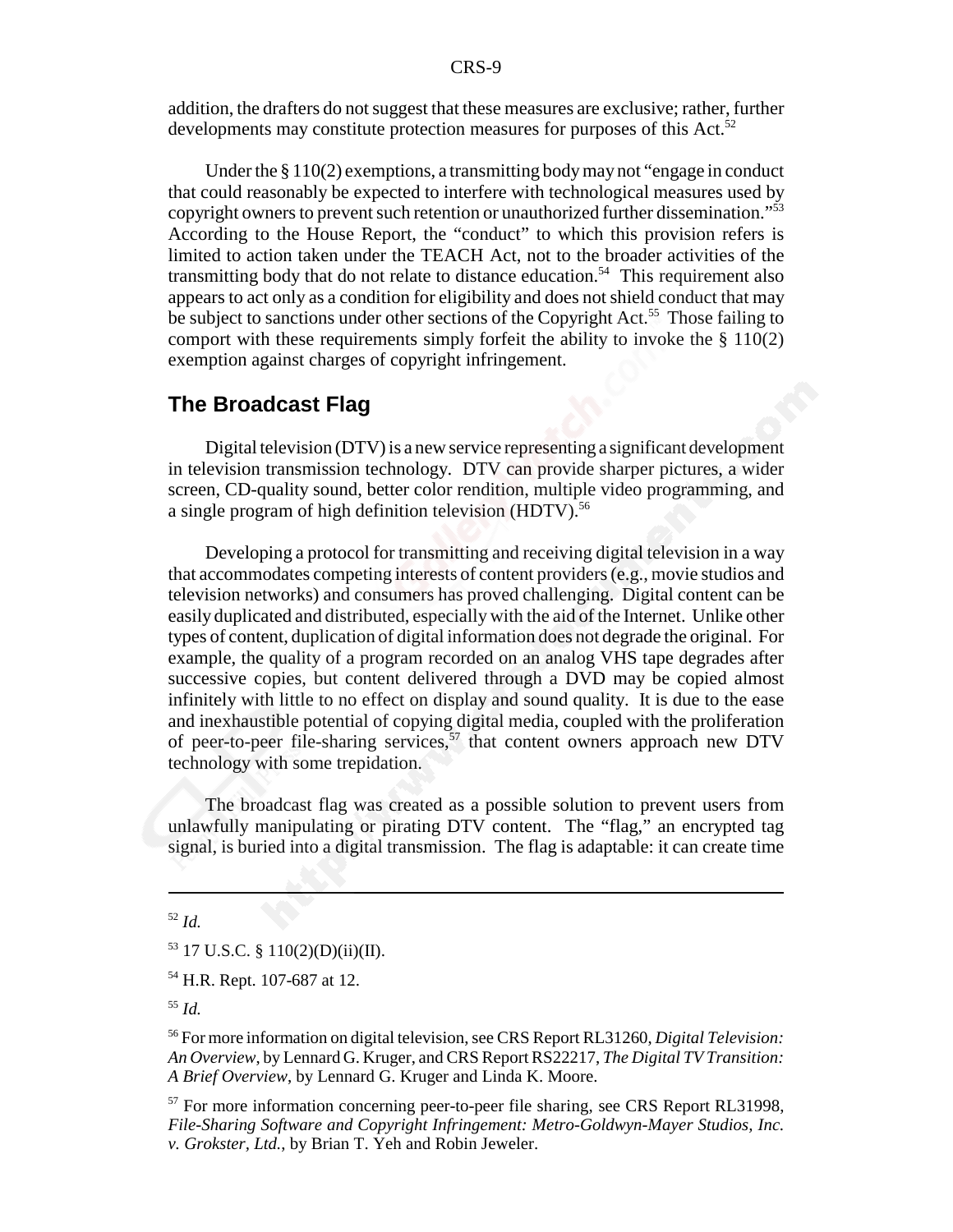#### CRS-10

restrictions on viewing, it can prevent copying, or it can block a person's ability to edit a transmission. The broadcast flag is a form of digital rights management, or  $DRM.<sup>58</sup>$ 

If implemented,<sup>59</sup> a broadcast flag system is likely to require that all devices receiving transmissions be flag compliant. Its potential use as an effective DRM for DTV transmissions was advanced after the Federal Communications Commission (FCC) determined that broadcast transmissions be digital by December 31, 2006.<sup>60</sup>

Congressional hearings on the broadcast flag revealed that educators and librarians who use digital materials in education are concerned that it could frustrate the utilization of digital television in distance education.<sup>61</sup> With the high potential cost of flag-compliant devices, they feel that the financial and technical burdens that a broadcast flag regime would place on students and educational institutions may be prohibitive. $62$ 

**S. 2686, the Communications, Consumer's Choice, and Broadband Deployment Act of 2006.** On May 1, 2006, Senator Ted Stevens introduced S. 2686, which would amend the Communications Act of 1934. Among its many provisions, the Digital Content Protection Act of 2006 (Title IV, Subtitle C of S. 2686) addresses the regulation of a broadcast flag. This provision represents, in part, a legislative response to a federal appellate court decision that denied the FCC authority to allow the use of the broadcast flag.<sup>63</sup> In addition to conferring such

60 Federal Communications Commission, *In the Matter of Advanced Television Systems and Their Impact Upon the Existing Television Broadcast Service: Fifth Report & Order*, 12 F.C.C. Rec. 12809, 12811 (1997).

<sup>61</sup> *The Broadcast and Audio Flag: Hearing Before the Sen. Comm. on Commerce, Science, and Transportation,* 109th Cong., 2nd Sess. (2006) (statement of Jonathan Band, counsel of the American Library Association), at 1-5, *available on June 7, 2006 at* [http://commerce.senate.gov/pdf/band012406.pdf].

<sup>62</sup> *Id.*

<sup>&</sup>lt;sup>58</sup> The technology-based approaches and mechanisms that copyright owners may use to protect digital content are collectively referred to as DRM. As the name suggests, DRM applies only to digital media (which would include analog transmissions converted into digital format). Examples of other DRM include Internet video streaming protections, encrypted transmissions, and Content Scrambling Systems (CSS) on DVD, all of which limit the ability of users to copy or further disseminate the work protected by DRM. For more information on copyright protections and the broadcast flag, see CRS Report RS22106, *Copyright Protection of Digital Television: The "Broadcast Flag,"* by Angie A. Welborn.

<sup>&</sup>lt;sup>59</sup> The FCC adopted a rule in November 2003 granting television broadcasters the right to use the broadcast flag in digital transmissions. However, the American Library Association and other interested parties filed a lawsuit that challenged the authority of the FCC to authorize the use of the broadcast flag system. In May 2005, the U.S. Court of Appeals for the D.C. Circuit vacated the FCC's order, finding that the agency lacked the statutory authority to promulgate such a rule. American Library Association v. Federal Communications Commission, 406 F.3d 689 (D.C. Cir. 2005).

<sup>&</sup>lt;sup>63</sup> See *supra* note 59. For a summary and analysis of the court decision, see CRS Report (continued...)